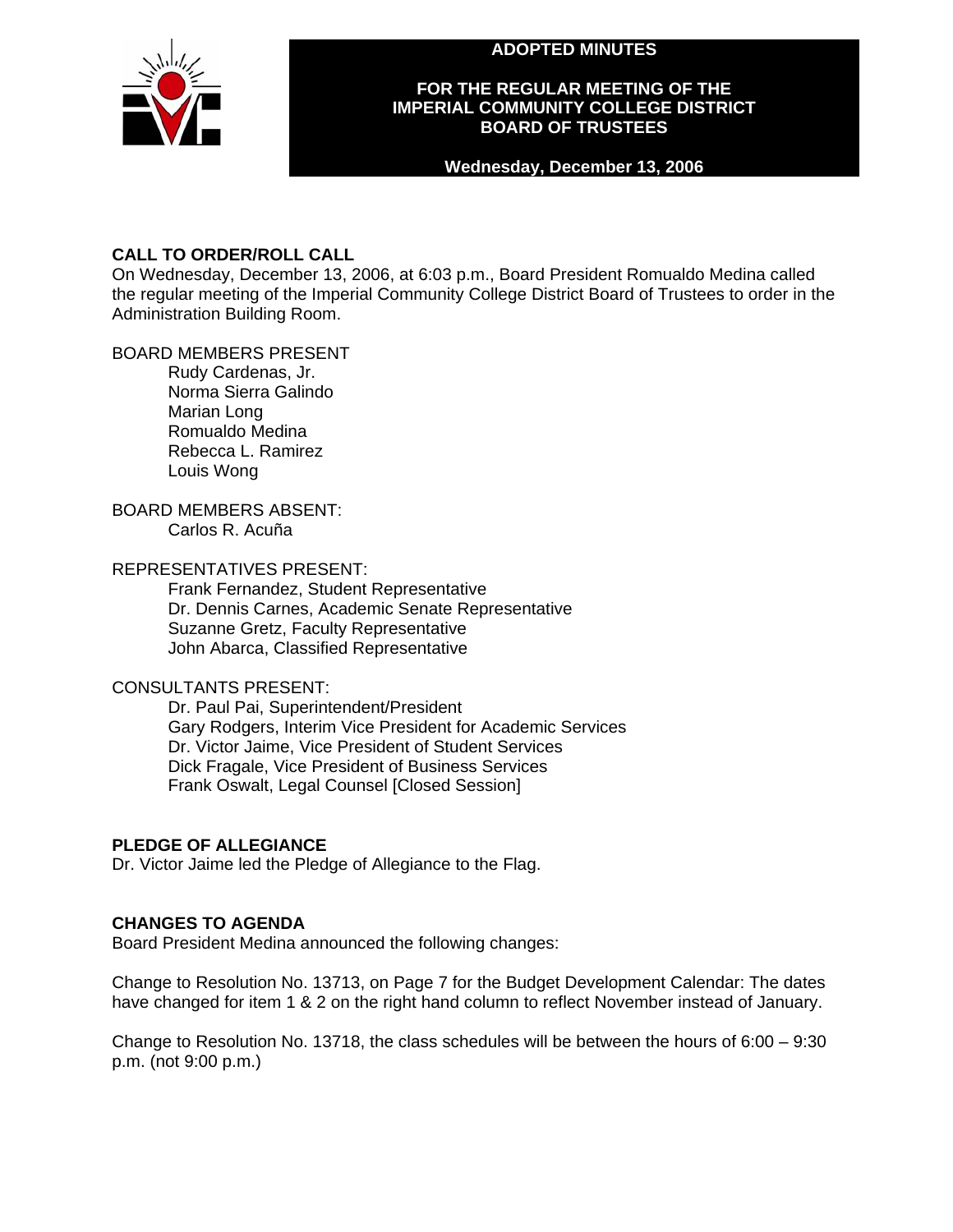# **PUBLIC COMMENT**

Matt Dessert, President of the IVC Desert Museum spoke and stated that the interior construction of the museum would be completed next year and wanted to invite the members of the Board to see the collection.

Chuck Bucher, Treasurer of the IVC Desert Museum spoke and stated that there are minor items left to do at the museum and would like the Board to view the museum in mid January.

It was agreed that Matt Dessert would coordinate with Gary Rodgers on the date to tour the museum.

Helena Quintana, teacher in Imperial County spoke and acknowledged that two tribal members were present. She stated that Preston Arrow-weed spoke with Trustee Ramirez about the museum and stated that Trustee Ramirez is under the impression that the society was going to run the museum not IVC. She stated that this is an issue that needs to be worked on. She stated she has a letter of support from the Desert Council which gave the society monies to help with the construction of the museum.

Faculty member Gaylla Finnell spoke and thanked the Board for their support of Students for Political Awareness (SPA) and the north end project. She passed out a brochure. She stated that they completed their first major project in Niland which included serving 400 meals. She stated that their holiday drive will serve 56 families with a total of 127 children combined. She stated that veterans have done a toy drive which will go into their holiday baskets for the families. She stated the city of Niland has been supportive and will provide a Santa Claus and a building to hold the event. She mentioned the "School Supply Project" that is underway with the support of the IVC Foundation, CHP, and others. SPA is coordinating with Grace Smith School, a school in Niland, and SPA students were helping in handing out school supplies. Another program she is working on with the help of Target is providing backpacks filled with toiletries and other necessities. SPA is also planning a spring basket. She explained that she is promoting IVC and helping students stay in school.

Trustee Galindo thanked Ms. Finnell and stated that her students were in the process of wrapping, labeling, and delivering new winter clothing and accessories for the North End population.

Preston Arrow-weed, President of the Ah-Mutt-Pipa Foundation, spoke and stated that his grandmother came from New River and he speaks the Kumeyay dialect. He stated that when he first heard of archeology he did not think much of it until he realized that its importance of learning from the past is valuable and there is a lot of history to learn from. He stated that the County of Imperial is one of the oldest civilizations and there is a moral obligation to learn and preserve the history that we have and not to destroy it. He recounted that two weeks ago he went to the ancient village where his ancestors were cremated and it is important to save the site. He stated that the Kumeyay side of him hopes IVC will continue this preservation.

Ila Dunzweiler, Former Tribal Council Member of the Quechan Tribe, spoke and thanked everyone for their participation in the museum. She stated that she speaks the Quechan dialect and hopes to teach it as currently, only 200 speak the dialect.

Matt Dessert passed out a copy of the MOU between IVC and the Desert Society stating he hoped that it would help in preparing for the meeting in January.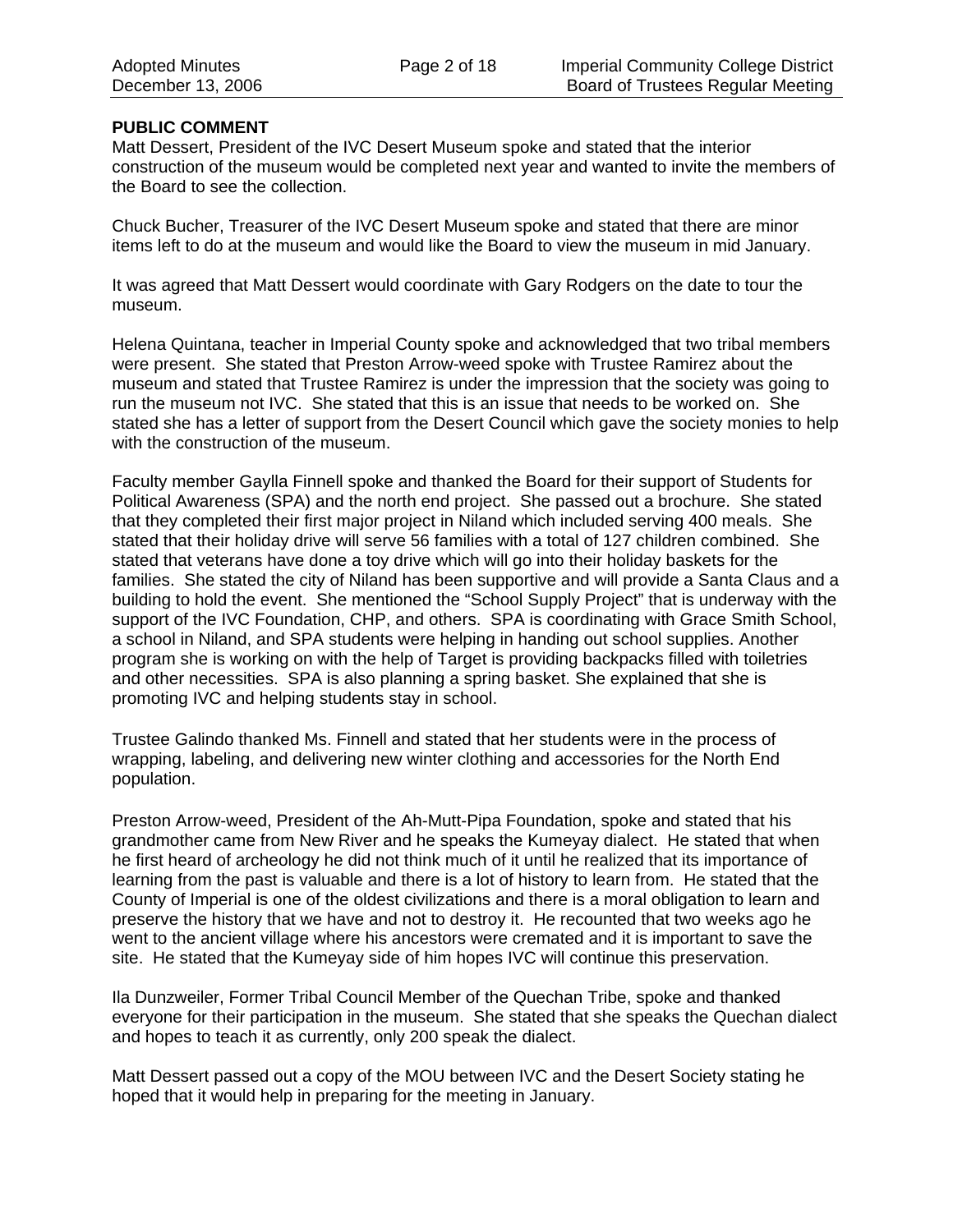CTA President Suzanne Gretz spoke and urged the Board to approve Resolution No. 13728. She stated that the approval of the resolution would benefit IVC as Assistant Librarian Cathy Zazueta would learn from an international perspective.

CTA President Suzanne Gretz stated that she supports Gaylla Finnell and her participation stating that she is amazed at the stamina she has and is a wonderful role model to students at IVC.

Charles Bucher spoke and stated that he got involved with the museum and was surprised to learn that it was in existence since 1992. He stated there are some misconceptions pointing out that the website states the museum is owned by a nonprofit which is incorrect. He passed out a supporting letter and stated that it can be discussed at the January meeting.

Karen Collins, Curator for the IVC Desert Museum spoke and stated that the museum had opened in El Centro in 1975.

# **PRESENTATION TO CARLOS ACUÑA**

This item was moved to the next Board meeting as Trustee Acuña was absent.

## **WRITTEN COMMUNICATIONS**

Board President Medina announced that the Board received letters from Ada Ceballos regarding her resignation; Wayne T. Wright regarding an extended leave of absence; and from Cathy Zazueta regarding a leave of absence.

## **PUBLIC HEARING**

There were no comments on the district negotiations proposal for IVC CCA/CTA/NEA and District 2007-2010 presented at the November 21, 2006 Board meeting.

## **INFORMATION REPORTS**

Employee of the Month Presentation

Interim Vice President for Academic Services Gary Rodgers congratulated Gaylla Finnell on being the November 2006 Employee of the Month. He stated that he is proud to have Gaylla as his colleague and has known her for 25 years and is the best role model on campus. She was presented with a certificate from the Board President.

Gaylla Finnell spoke and stated she felt honored and appreciated the recognition. She stated she was a student at IVC and she cares about IVC.

## Board Member Reports

Trustee Long reported the following:

- She attended the Alliance meeting on December  $4<sup>th</sup>$  and learned that the Community College Initiative has raised \$1,384,000. She stated that IVC is now on the participation list since money was sent in. She thanked ASG President Frank Fernandez for his help with obtaining signatures.
- The use of Proposition 98 monies has been initiated. She feels that the \$15-20 tuition rate that has been brought up is not a good idea.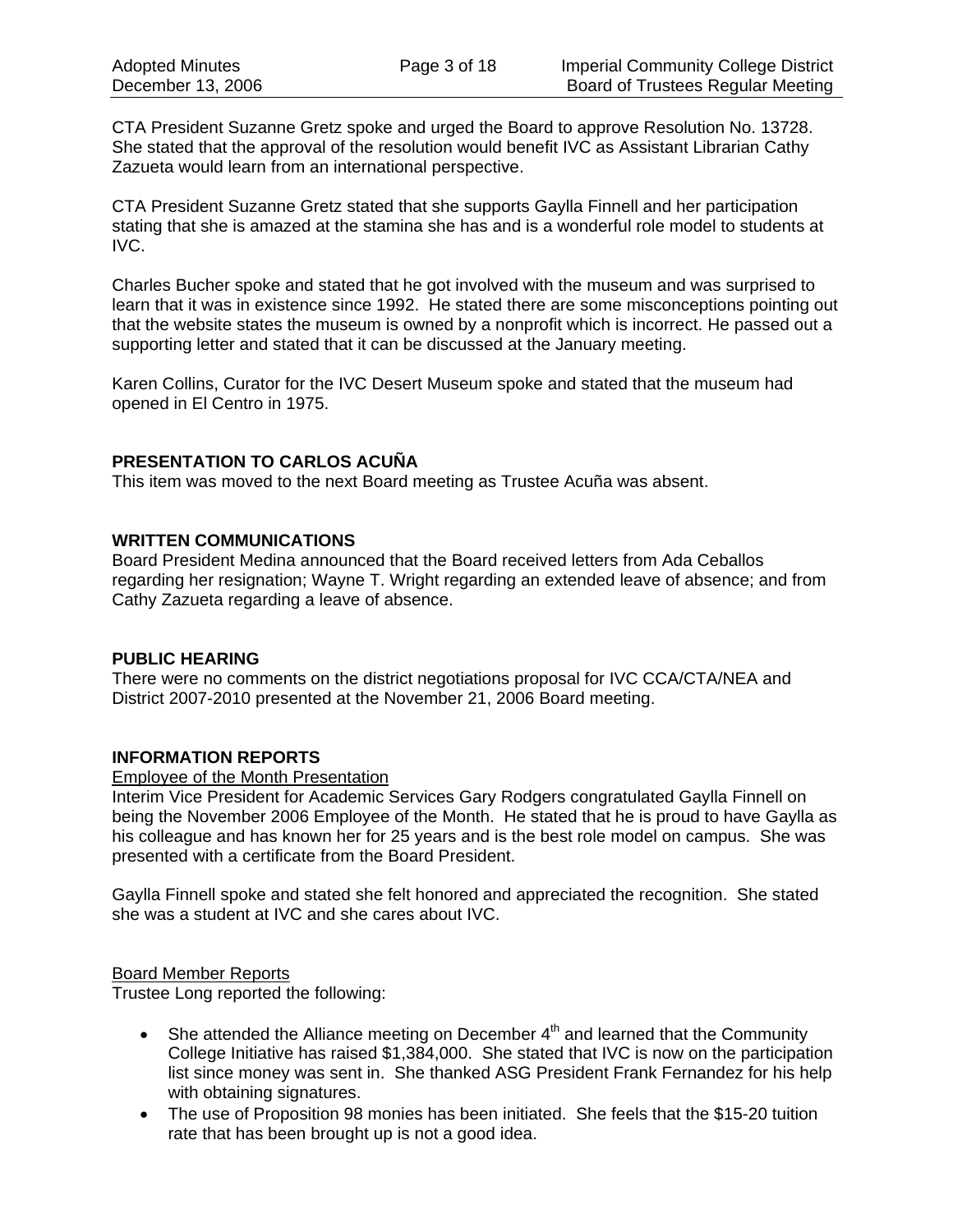Passed out an editorial from the November 30, 2006, San Diego Union-Tribune from Peter Schrag titled, Community colleges' major problem. She stated it was an interesting article regarding the recent Public Policy Institute about statistics concerning education.

## **Associated Student Government Senate Update**

ASG President Frank Fernandez reported the following:

- Renovations for the Health Center are underway and the renovations will include private exam rooms instead of the current curtains.
- Signs will be placed to differentiate the entrances to the Health Center from the DSPS entrance as this was noted during the disaster drill.
- There are discussions with a financing company about having advertising throughout the campus. The college would have five minutes every hour to provide advertisement to the students. Any advertisement displayed by the company would have the final approval of the ASG Senate.
- ASG supports lights and an all-weather track for the new fields.
- He will be traveling to Grossmont Community College for the Region X meeting and will then fly out to Sacramento for the Community College Statewide Student Senate meeting.

## Academic Senate Update

Academic Senate President Dr. Dennis Carnes reported the following:

- Academic Senate will be voting in February on a Code of Ethics for academic staff.
- Academic Senate has discussed the lack of security on campus.
- Academic Senate will be entertaining policies on cell phones in classroom and the separate issue of what an instructor can and cannot do. They have invited Associate Dean of Student Affairs Sergio Lopez to their next meeting.
- Academic Senate supports the Community College Initiative but does not support charging a fee to students as they would like to see a \$0 fee.
- He will be attending a Senate function the early part of January that is sponsored by the State Senate.

## **Monthly Financial Report**

Interim Vice President of Business Services Dick Fragale passed out a revised edition of the financial report. He reported that IVC is in fairly solid shape and his only concern was if the 2.39% growth enrollment was not where it had been projected. He stated that if enrollment does not meet the projection then \$670,000 would be taken by the state.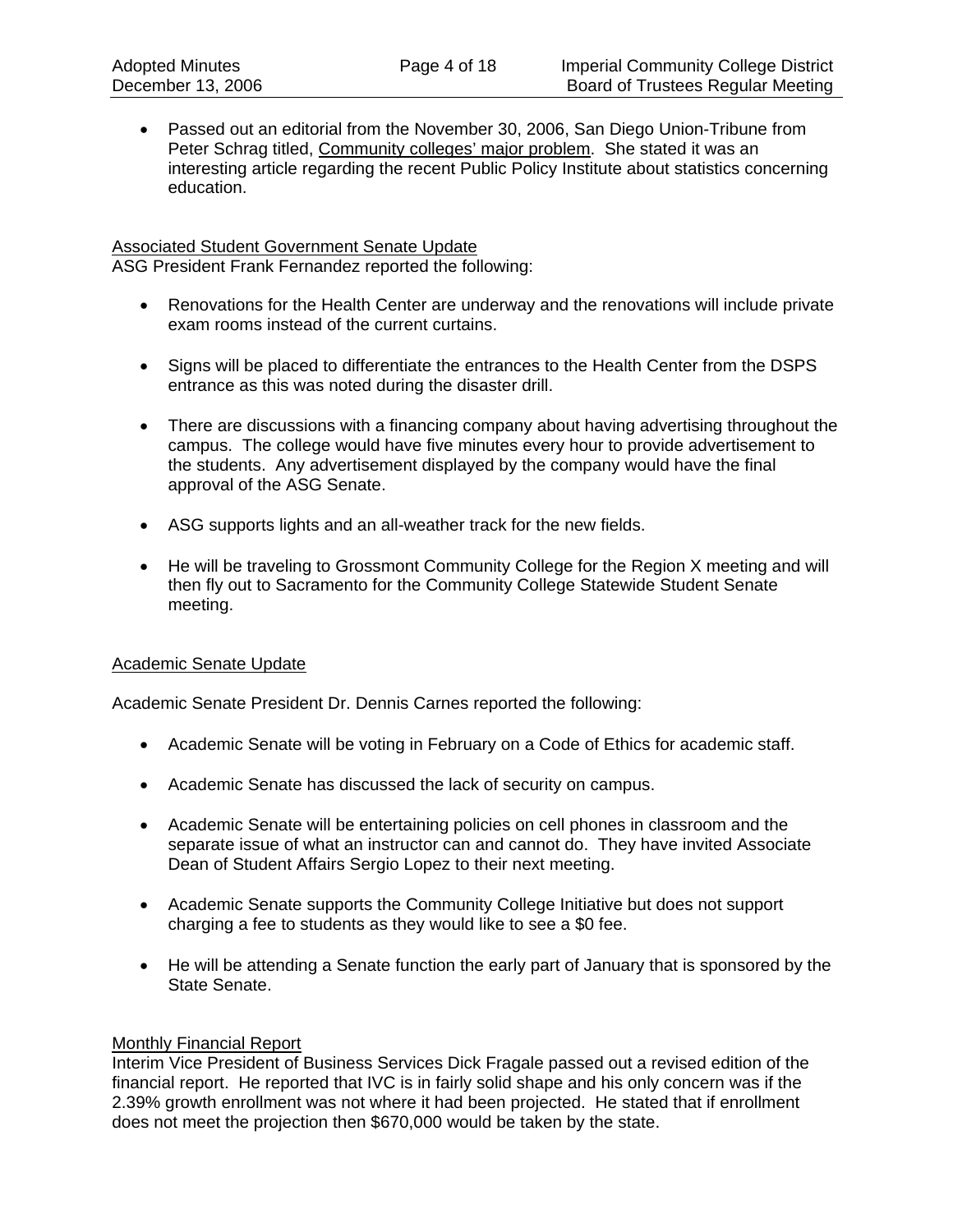## President's Update

Dr. Paul Pai reported the following:

- IVC has contributed \$6,300 in support of the Community College Ballot Initiative.
- Chancellor Mark Drummond and State Academic Senate President Ian Walton will pay IVC a visit on January 23, 2007.
- He stated that the new non credit courses will require more than radio and newspaper advertisement to build and sustain.

## Accreditation Progress Report

Interim Vice President of Academic Services Gary Rodgers spoke and stated that the Accreditation Self Study Reports have been completed and is excited to present a final version to the Board.

## District Counseling

Counselor Frances Beope gave a presentation discussing the district counseling assistance through categorical monies for higher risk population, contacting potential students, remediation of high school students in a college environment, counselors connected to high schools and stated that Calipatria High School was the only school that did not want IVC to attend their school. She also explained the sequence of patterns needed for a student to succeed at IVC and how high school students are encouraged to enroll at IVC. She stated that students typically come in "green" but leave more mature and learn how to study.

## Applied Science Programs

Dean of Applied Sciences Gonzalo Huerta gave a presentation discussing the newest program on electrical trades. He stated that the program will now be called Career Technical Education (CTE) instead of Career Vocational Education (CVE). He stated that the programs are strong services for students to be employed especially since by law, starting January 1<sup>st</sup> non certified practicing electricians must enroll in a course in order to prepare for the Certificate of Journeyman. He stated that IVC offers the approved course for electricians and will have students from as far as Bakersfield. He reported that the average age of the IID electrician employee is 52 and the IID is preparing to schedule the hiring of 20 apprentices a year to fill the retiring gap that will eventually occur. Mr. Huerta explained the differences between a certified electrician (from meter in) and a journeyman (from meter out) and explained how the new law affects those doing inside wiring work.

# **DISCUSSION**

## Annual Board Retreat Date

Dr. Pai announced that the Board Retreat is usually a half-day workshop held on a Saturday.

There was discussion as to location, set up, and dates. Trustee Wong offered to host the lunch if the retreat was held in Calexico. Dr. Carnes stated that the accreditation would take place March 20-22, 2007.

The Board decided to meet on Saturday, March 24, 2007 from 8:00 a.m. – 1:00 p.m. in the Administration Board Room and Trustee Wong agreed to host the lunch. Board President

Medina asked Dr. Pai to look for a facilitator appropriate for the retreat when the specific topics are set.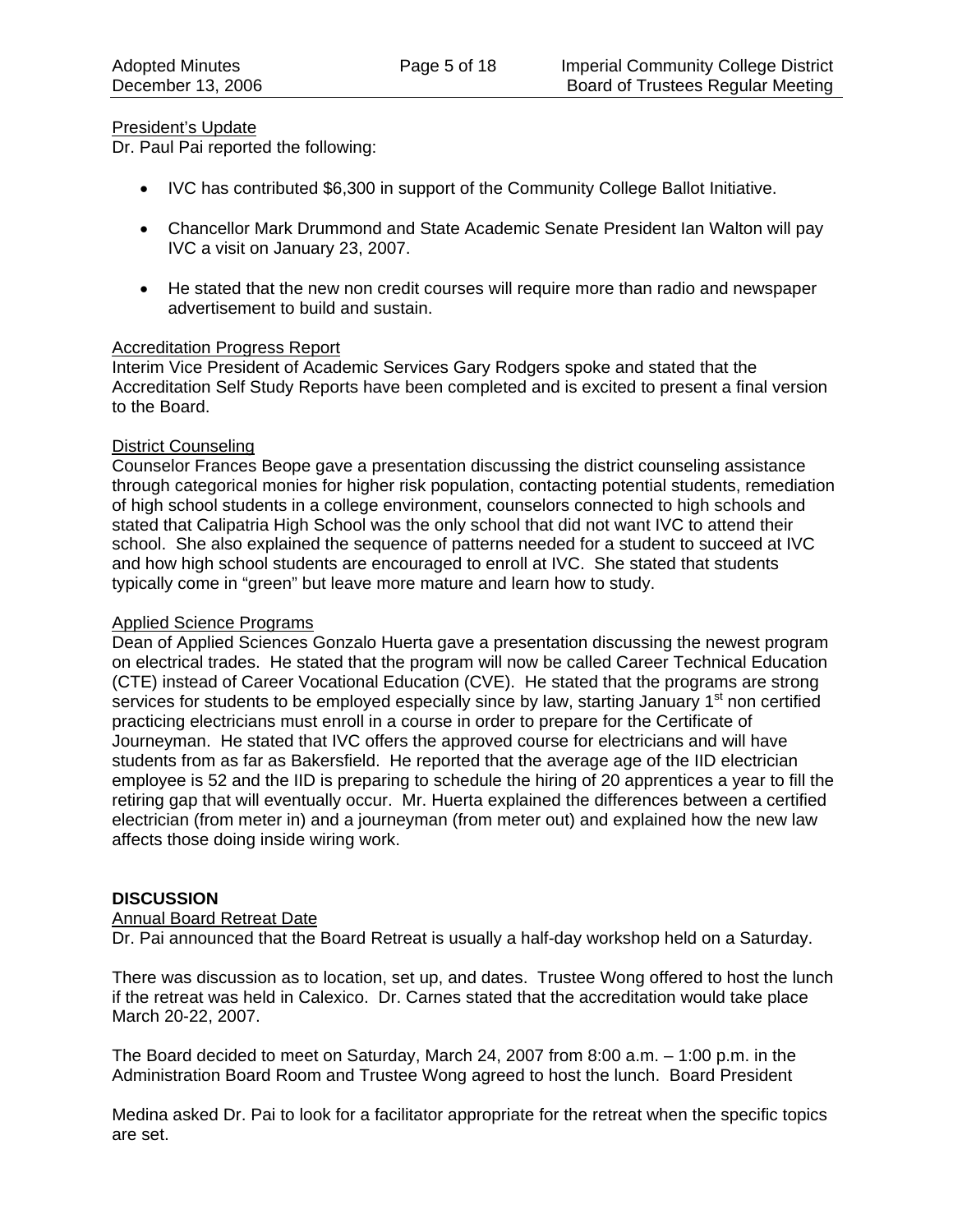## **CONSENT AGENDA - BUSINESS**

Board President Medina announced the following changes to the minutes:

Changes to the November  $21<sup>st</sup>$  minutes are as follows:

Page 5. Resolution No. 13689: Election of Board Officers for 2006-2007 to read Motion by Cardenas/Second by Wong for Nomination of Romualdo Medina for President of the Board

Motion by Cardenas/Second by Wong for Nomination of Rebecca Ramirez for Clerk of the Board (Opposed: Galindo)

Page 8. Resolution No. 13707: add the wording, "Trustee Ramirez requested to amend the motion. Trustee Wong seconded the motion as amended."

Page 13. Add a header to read BOARD MEMBER REQUEST to separate from the previous resolution where Trustee Cardenas asked that a discussion item for moving the Board meeting to Wednesdays be placed for next month's meeting.

#### **CONSENT AGENDA – BUSINESS**

Approval of Minutes dated November 8, 2006, Special Meeting **M/S/C Cardenas/Long and the Board approved the minutes as presented.** 

Approval of Minutes dated November 21, 2006 **M/S/C Cardenas/Long and the Board approved the minutes with the corrections presented.** 

## **M/S/C Cardenas/Long Resolution No. 13708: Purchase Orders**

BE IT RESOLVED that the Board approves the issuance of current year Purchase Orders for October 2006 in the amount of \$533,653.16 and Direct Payments in the amount of \$106,914.98, according to the Purchase Order Listing submitted by the Purchasing Department.

## **M/S/C Cardenas/Long Resolution No. 13709: Payroll Warrant Orders**

BE IT RESOLVED that the Board approves the following Payroll Warrants:

|    |              | Fund 80     | Fund 45            | Fund 40   |              |
|----|--------------|-------------|--------------------|-----------|--------------|
|    | General      | <b>BOND</b> | <b>Child</b>       | Lease     | Warrant      |
| #  | <b>Fund</b>  | <b>FUND</b> | <b>Development</b> | Rev. Bond | Total        |
| 9  | 319.849.88   | 479.10      | 2,161.44           |           | 322,490.42   |
| 10 | 2,332,937.08 | 9.052.08    | 32,126.02          |           | 2,374,115.18 |
|    | 2,652,786.96 | 9,531.18    | 34,287.46          | 0.00      | 2,696,605.60 |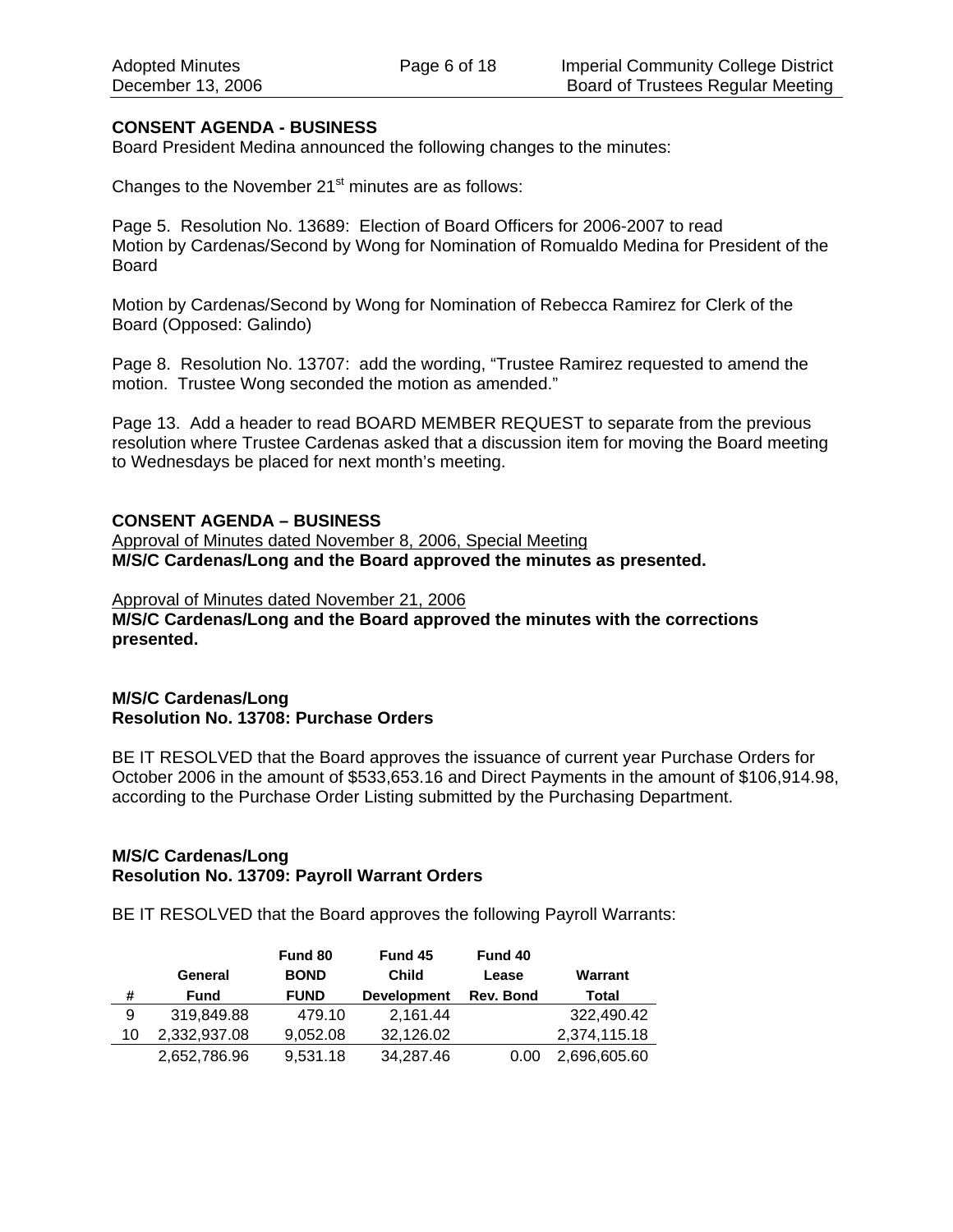## **M/S/C Cardenas/Long Resolution No. 13710: Commercial Warrant Orders**

BE IT RESOLVED that the Board approves the following Commercial Warrant Orders:

|    |              | Fund 80     | Fund 45            | Fund 40   |              |
|----|--------------|-------------|--------------------|-----------|--------------|
|    | General      | <b>BOND</b> | <b>Child</b>       | Lease     | Warrant      |
| #  | <b>Fund</b>  | <b>FUND</b> | <b>Development</b> | Rev. Bond | <b>Total</b> |
| 18 | 180,900.66   | 71,851.22   | 30.00              |           | 252,781.88   |
| 19 | 92,570.54    | 66,900.79   | 2,018.64           |           | 161,489.97   |
| 20 | 463,132.34   | 91,344.59   | 744.85             |           | 555,221.78   |
| 21 | 143,099.97   | 462.24      |                    |           | 143,562.21   |
| 22 | 184,300.52   | 3,977.80    | 52.15              | 720.00    | 189,050.47   |
|    | 1,064,004.03 | 234,536.64  | 2,845.64           | 720.00    | 1,302,106.31 |

# **M/S/C Cardenas/Long Resolution No. 13711: Budget Transfers**

BE IT RESOLVED that the Board approves the following budget transfers between major object classifications: J4054332, J4054334, and J4054348,

BE IT FURTHER RESOLVED that the Board approves the following budget transfer from Board Reserve: J4054354 in the amount of \$43,340.79 from the Board Reserve to Matriculation Counseling (11205-905-xxxx-6320) for the salary and benefits of a part-time athletic counselor.

## **M/S/C Cardenas/Long Resolution No. 13712: Quarterly Report**

BE IT RESOLVED that the Board of Trustees accepts the Quarterly Financial Status Report (CCFS 311Q) for the quarter ending September 30, 2006, and directs that it be filed with the Chancellor's Office of the California Community Colleges.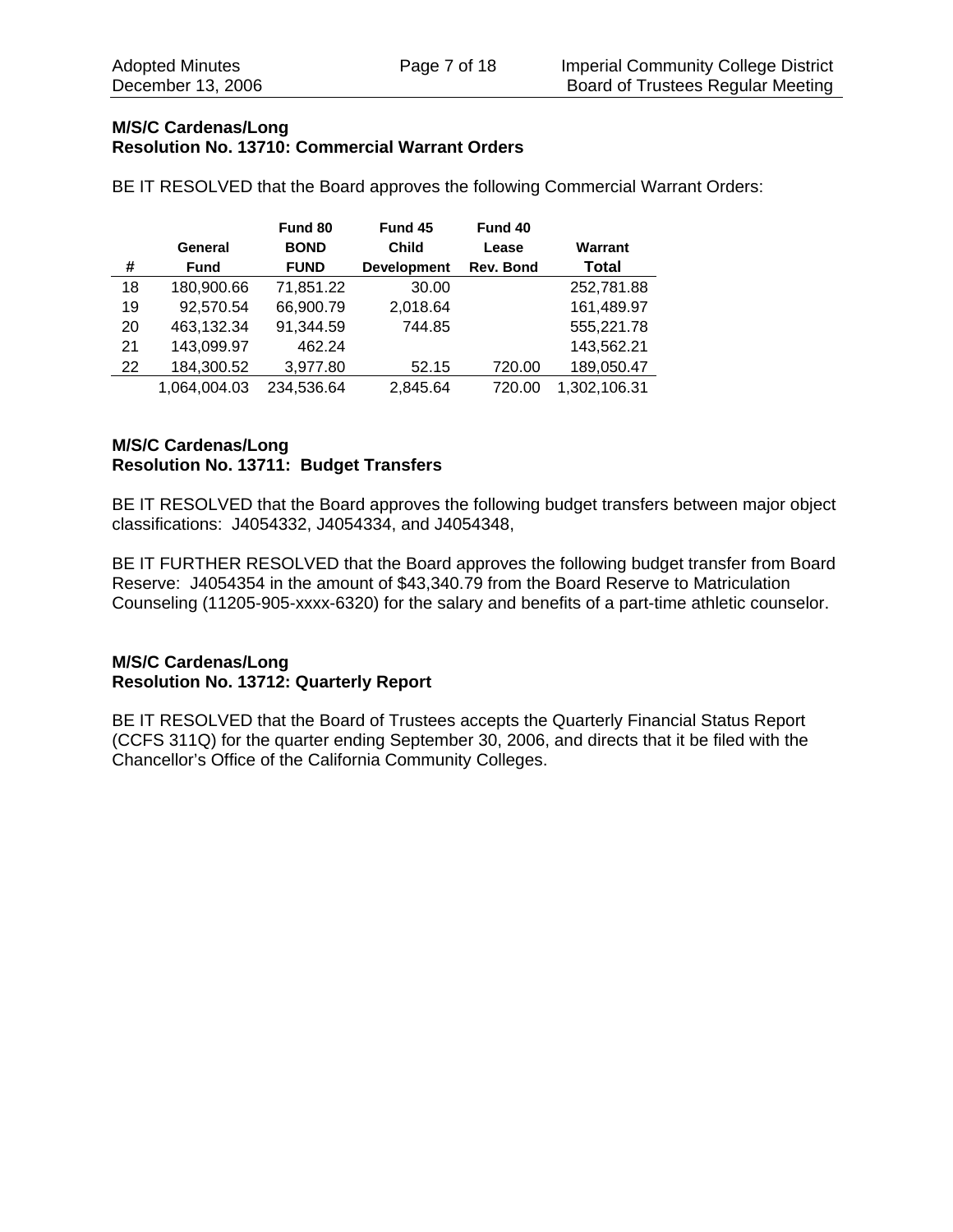## **M/S/C Cardenas/Long Resolution No. 13713: Budget Development Calendar**  BE IT RESOLVED that the Board of Trustees accepts the following Budget Development Calendar. IMPERIAL VALLEY COLLEGE BUDGET DEVELOPMENT CALENDAR 1. Budget Development Calendar adopted by Planning and Budget Committee and presented to: • Academic Senate • College Council • Board of Trustees November 2. Development of Budget Guidelines by Planning and Budget Committee; guidelines presented to: • Academic Senate • College Council • Board of Trustees November *(if Governor's Budget delivered on time)* 3. Budget development by departments and divisions February 1 – March 31 4. Tentative Budget compiled **April** 2014 12:30 April 5. Review of Draft Tentative Budget by Planning and Budget **Committee** April P&B meeting 6. Budget adjustments; Tentative Budget published to web First week of May 7. Tentative Budget presented by representatives to: • Academic Senate • College Council May 8. Follow-up review of Tentative Budget by Planning and Budget Committee; recommendation for adoption to Supt/President May P&B meeting 9. Final review *(if needed)* of Tentative Budget by Planning and Budget Committee and recommendation for adoption June P&B meeting 10. Tentative Budget adopted by Board of Trustees *(on or before July 1, Title 5, section 58305a)* June Board meeting 11. Adjustments to budget based on adoption of State Budget; compilation of Final Budget; Final Budget published to web by July 31 *(if the State Budget is signed on time)*  12. Budget Forum (presentation to campus community during orientation) August 13. Recommendation for adoption of Final Budget by Planning and Budget Committee to Superintendent/President August P&B meeting 14. Final Budget adopted by Board of Trustees by September 15

*(on or before September 15, Title 5, Section 58305c)*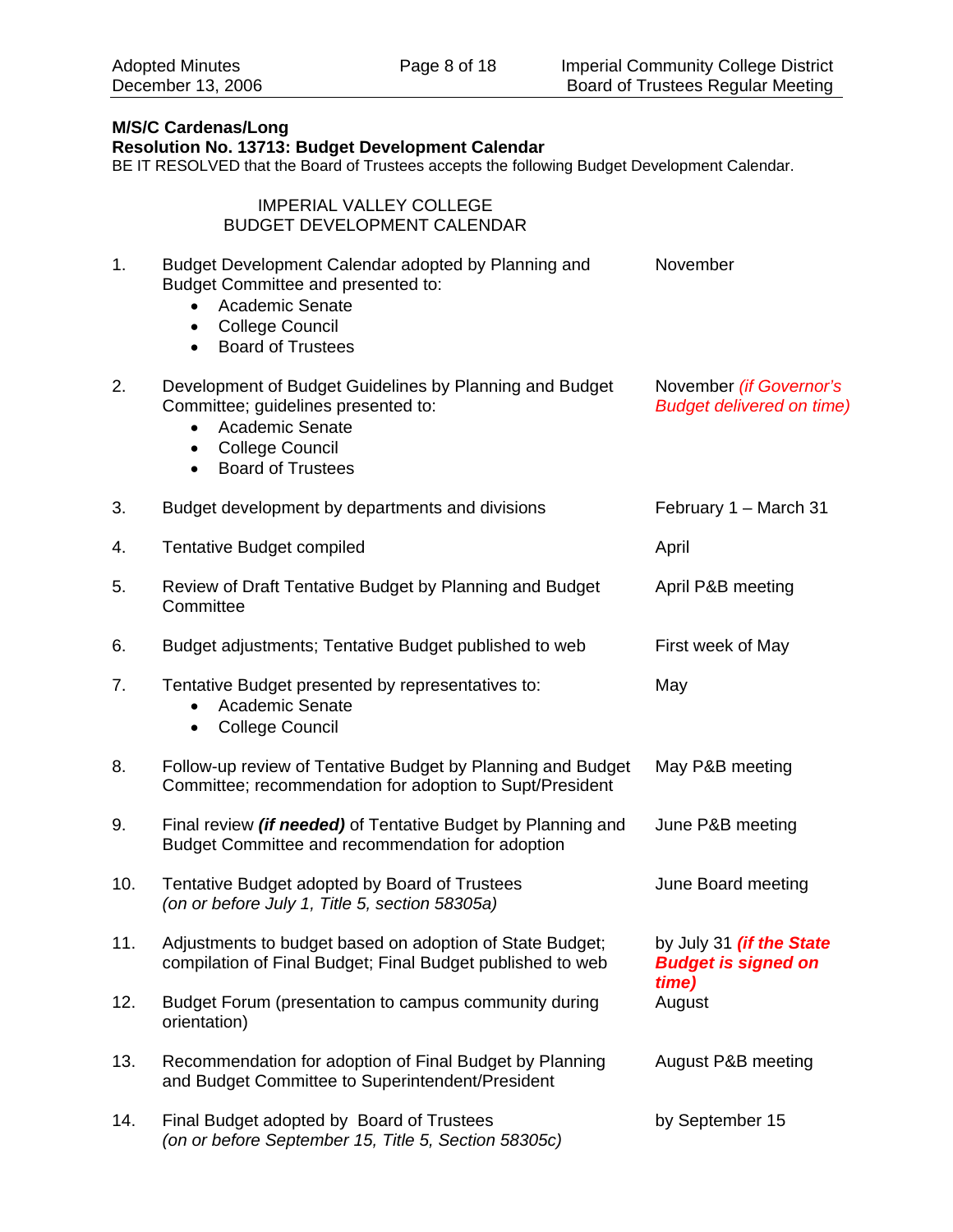## **M/S/C Cardenas/Long Resolution No. 13714: Change Order #1, Parking Lot Improvement Project Phase I, Sport Field Relocation**

BE IT RESOLVED that the Board accept Change Order #1 in the amount of \$68,235 for the Parking Lot Improvement Project, Sport Field Relocation Project:

The softball field will be increased from a 250 foot outfield fence line to 300 feet. Additional import of clay, crusher fines and topsoil will be required to meet finished grade design (-.25). Fencing will be extended around perimeter as per new design in order to match increased field extension and bullpen/dugout locations. Irrigation and sod will be installed in the outfield.

| <b>Original Contract</b> | \$672,937.00 |
|--------------------------|--------------|
| Change Order #1          | 68,235.00    |
| <b>Revised Contract</b>  | \$741,172.00 |

Fiscal Impact: To be paid from Bond Funds

## **M/S/C Cardenas/Long Resolution No. 13715: Change in Board Meeting Day**

BE IT RESOLVED that the Board approves moving its Board Meeting dates to the third Wednesday of every month at 6:00 P.M., effective January 17, 2007.

# **M/S/C Cardenas/Long Resolution No. 13716: Bond Oversight Committee Appointment**

BE IT RESOLVED that upon the recommendation of the IVC Foundation Board of Directors, the Board appoints Phyllis Thompson to the Citizens Oversight Committee for Measure L, for a twoyear term, commencing December 14, 2006 and ending December 31, 2008. Phyllis Thompson will fill the seat vacated by Bill Thornburg.

BE IT FURTHER RESOLVED that upon the recommendation of the IVC Associated Student Government, the Board appoints Sunni Pyron to the Citizens Oversight Committee for Measure L, for a two year-term, commencing December 14, 2006 and ending December 31, 2008.

#### **M/S/C Cardenas/Long Resolution No. 13717: Reappointment of Citizens Bond Oversight Committee for Measure "L"**

BE IT RESOLVED that the Board of Trustees approves the reappointment of Terence Donovan, Cathy Kennerson, Barbara Macci-Trethewey, Henry Monroy and Bertha Morris to the Citizens Oversight Committee for Measure L, each to a two-year term, commencing December 14, 2006 and ending December 31, 2008.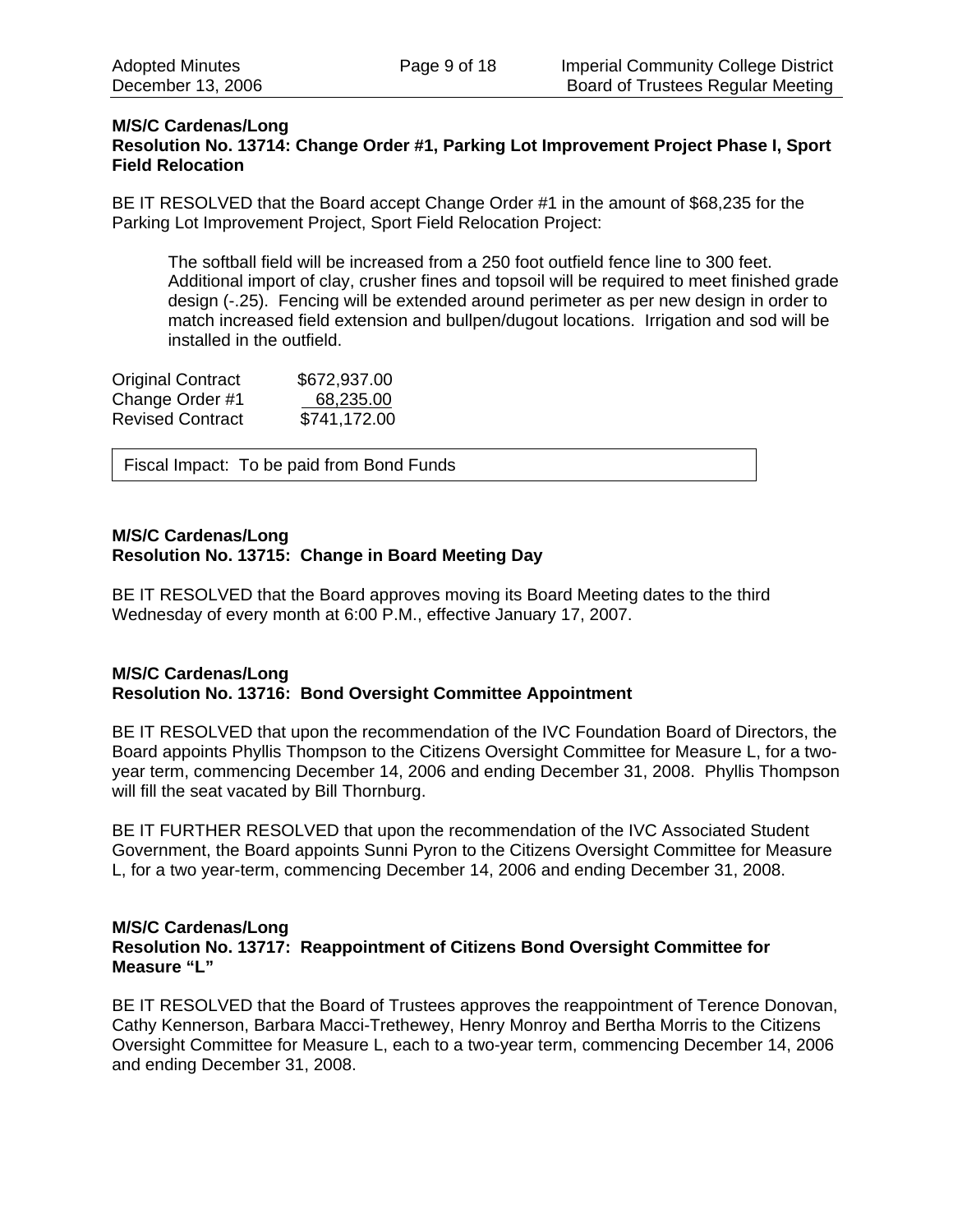#### **M/S/C Cardenas/Long Resolution No. 13718: Memorandum of Understanding for Use of Facilities with Central Union High School District**

BE IT RESOLVED that the Board approves the following Memorandum of Understanding for Use of Facilities with Central Union High School District:

#### **CENTRAL UNION HIGH SCHOOL DISTRICT MEMORANDUM OF UNDERSTANDING USE OF FACILITIES**

The Central Union High School District (CUHSD) and Imperial Valley College (IVC) Extended Campus enter into this agreement for the utilization of classroom space and related facilities at Central Union High School for the purpose of providing IVC courses and instruction for the benefit of the residents of Imperial County.

# **IVC**

IVC will offer and conduct a variety of college courses in the fall and spring semesters and will provide CUHSD and the Central Union High School principal an advance copy of the course schedule by January  $30<sup>th</sup>$ . Classrooms for summer classes are not covered by this agreement and may be negotiated separately.

All classes will be scheduled between the hours of 6:00 – 9:30 PM, Monday through Thursday, starting and ending on days mutually agreed to between IVC and CUHSD. IVC may request classrooms between 1:00 PM and 6:00 PM.

IVC will not conduct classes to accommodate CUHS open house.

The number of classes and hours may be modified with the agreement of the CUHSD Superintendent or designee and IVC.

IVC reserves the right to cancel classes due to low class enrollment and other administrative factors.

IVC will have a qualified security guard present at CUHS at least 15 minutes before classes start and 15 minutes after classes end.

IVC faculty will be continuously reminded to leave rooms in the original configuration including but not limited to desks, furniture and white boards. Computer equipment will not be used unless specifically permitted by the respective CUHS teacher. CUHSD will contact the Dean of Instruction for the Extended Campus to address and resolve any issues related to this MOU.

IVC will provide its own office supplies and copier for the use of IVC faculty. An IVC Student Services Representative will be at CUHS every instructional day at least 15 minutes before classes start to ensure that there are no impending problems.

IVC will continuously remind students to stay within appropriate student areas. The security guard will be required to monitor student activities.

IVC will pay CUHSD a total daily rate of \$15 for each classroom and office used including custodial services, supplies and utilities as a part of this MOU, and upon the receipt of a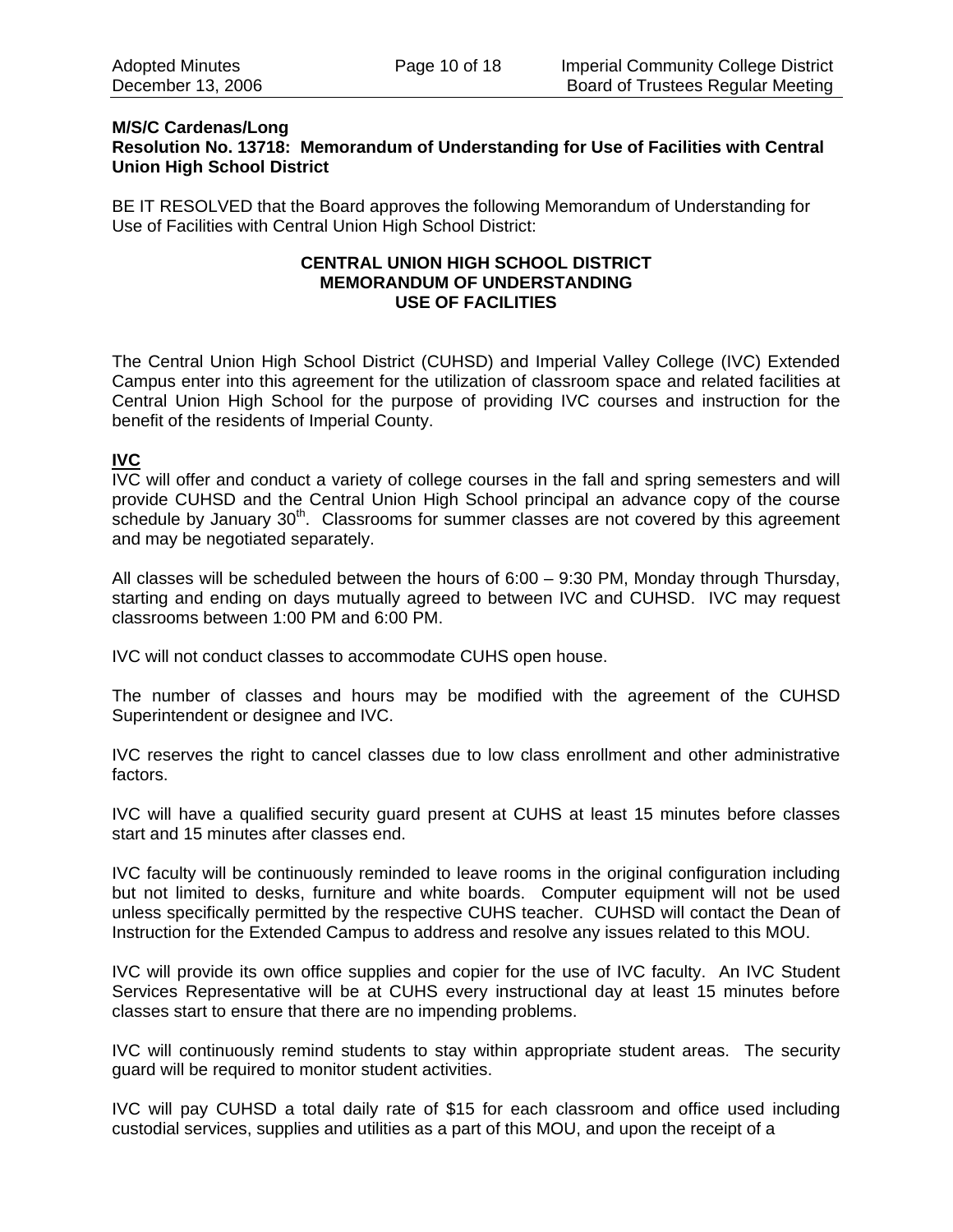CUHSD invoice. During the months of September, October, April and May the rate shall be \$17 per day per class due to additional utility expenses.

IVC, at its expense, will provide a separate phone line and computer connection to the college system.

IVC will provide a certificate of insurance for the duration of the agreement naming CUHSD as an additional insured.

## **CUHSD**

CUHSD will provide the adequate number of classroom facilities and one office at Central Union High School. The CUHSD Superintendent may, at his discretion, relocate the facilities to Southwest High School should it become necessary.

CUHSD will be responsible for the opening and closing of appropriate classrooms and facilities at least 15 minutes prior to the beginning of classes and the appropriate ending time. This includes days where CUHSD is not in session. IVC will reimburse CUHSD for any applicable extraordinary costs.

CUHSD will ensure that CUHS teachers provide a minimum of one complete section of the classroom white board for use by the IVC faculty.

This agreement will remain in effect until cancelled by either IVC or CUHSD after giving 30 days written notice.

FISCAL IMPACT STATEMENT: The fiscal impact of the MOU is \$20,000 for the year.

## **M/S/C Cardenas/Long**

**Resolution No. 13719: Amended and restated resolution of the Board of Trustees of the Imperial Community College District, providing for the Issuance and Sale of General Obligation Bonds, Election of 2004, Series 2006 B, of Imperial Community College District in the Aggregate Principal Amount not to exceed fourteen million dollars (\$14,000,000)** 

WHEREAS, a special bond election was duly and regularly held in the Imperial Community College District (the "District") on November 2, 2004, under the procedures specified in Proposition 39 (Article XIII A Section 1 paragraph (b) of the California Constitution) for the purpose of submitting a measure to the qualified electors of the District authorizing the issuance of general obligation bonds of the District in the maximum aggregate principal amount of \$58,600,000 (the "Bonds"), and more than 55% of the votes cast at said election were in favor of the issuance of the Bonds; and

WHEREAS, the Board of Trustees has previously issued Series 2005 of the Bonds in the aggregate principal amount of \$24,500,000; and

WHEREAS, the Board of Trustees of the District wishes at this time to institute proceedings for the sale of a second series of Bonds in the aggregate principal amount of not to exceed \$14,000,000, and the District will be permitted to issue such Bonds directly on its own behalf because the most recent interim report for the District was not qualified, and that the Board of Supervisors of the County has adopted its resolution authorizing the District to issue its bonds directly under the provisions of the Education Code of the State of California;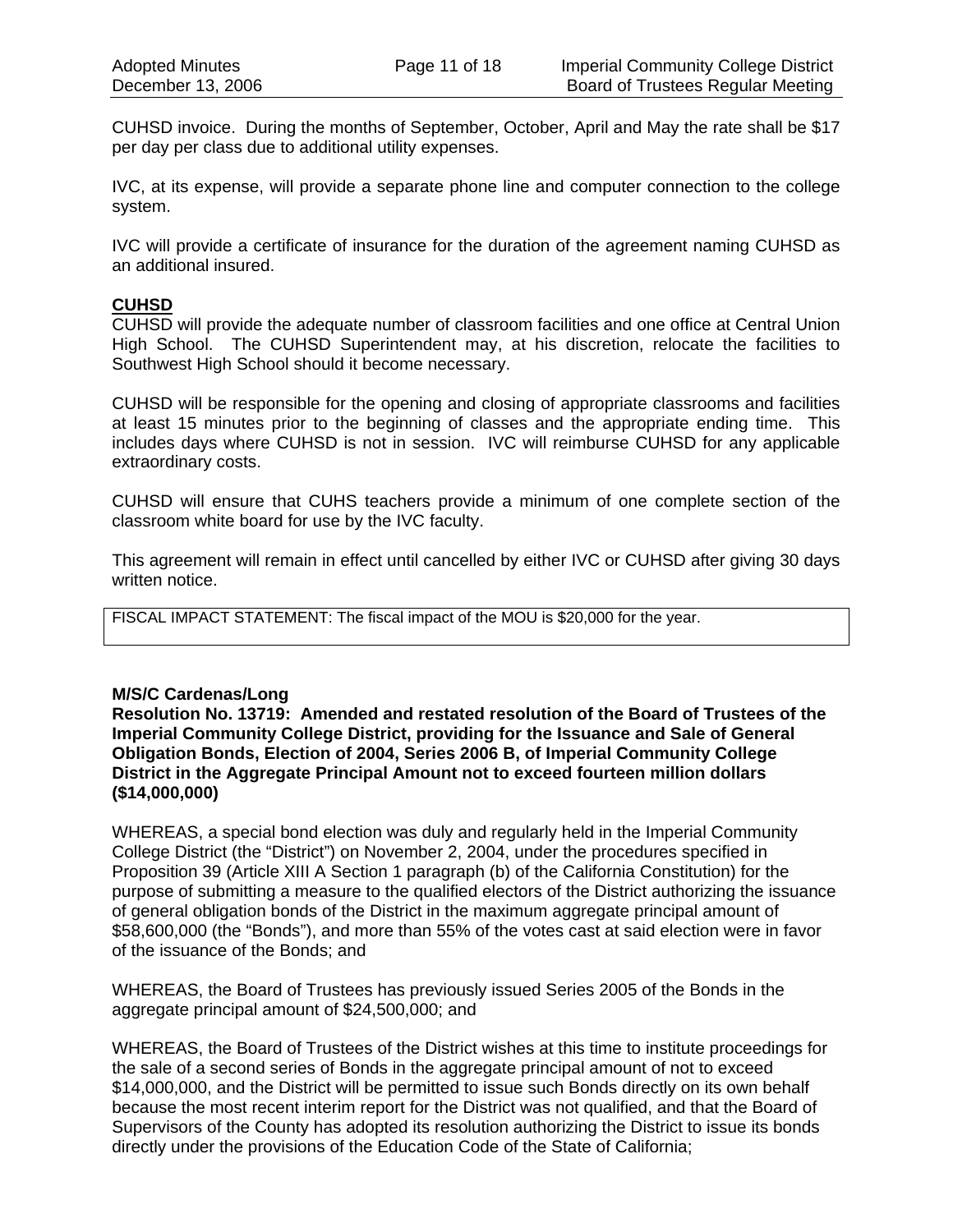WHEREAS, the Board of Trustees has previously adopted on November 8, 2006 Resolution No. 13688 providing for issuance of a second series of Bonds and at this time wishes to amend Resolution No. 13688 by adopting this Amended and Restated Resolution. All provisions of Resolution No. 13688 shall remain in full force and effect from the original adoption of such resolution except as amended herein.

NOW, THEREFORE, the Board of Trustees of the District hereby finds, determines, declares and resolves to the following articles which are part of the bond document:

ARTICLE I Definitions; Authority

ARTICLE II Terms of 2006 Bonds

ARTICLE III Sale of 2006 Bonds; Application of Proceeds

ARTICLE IV Funds and Accounts

ARTICLE V Other Covenants of the District; Security for the 2006 Bonds

ARTICLE VI The Paying Agent

ARTICLE VII Remedies of 2006 Bonds Bond Owners

ARTICLE VIII Amendment of this Resolution

ARTICLE IX Miscellaneous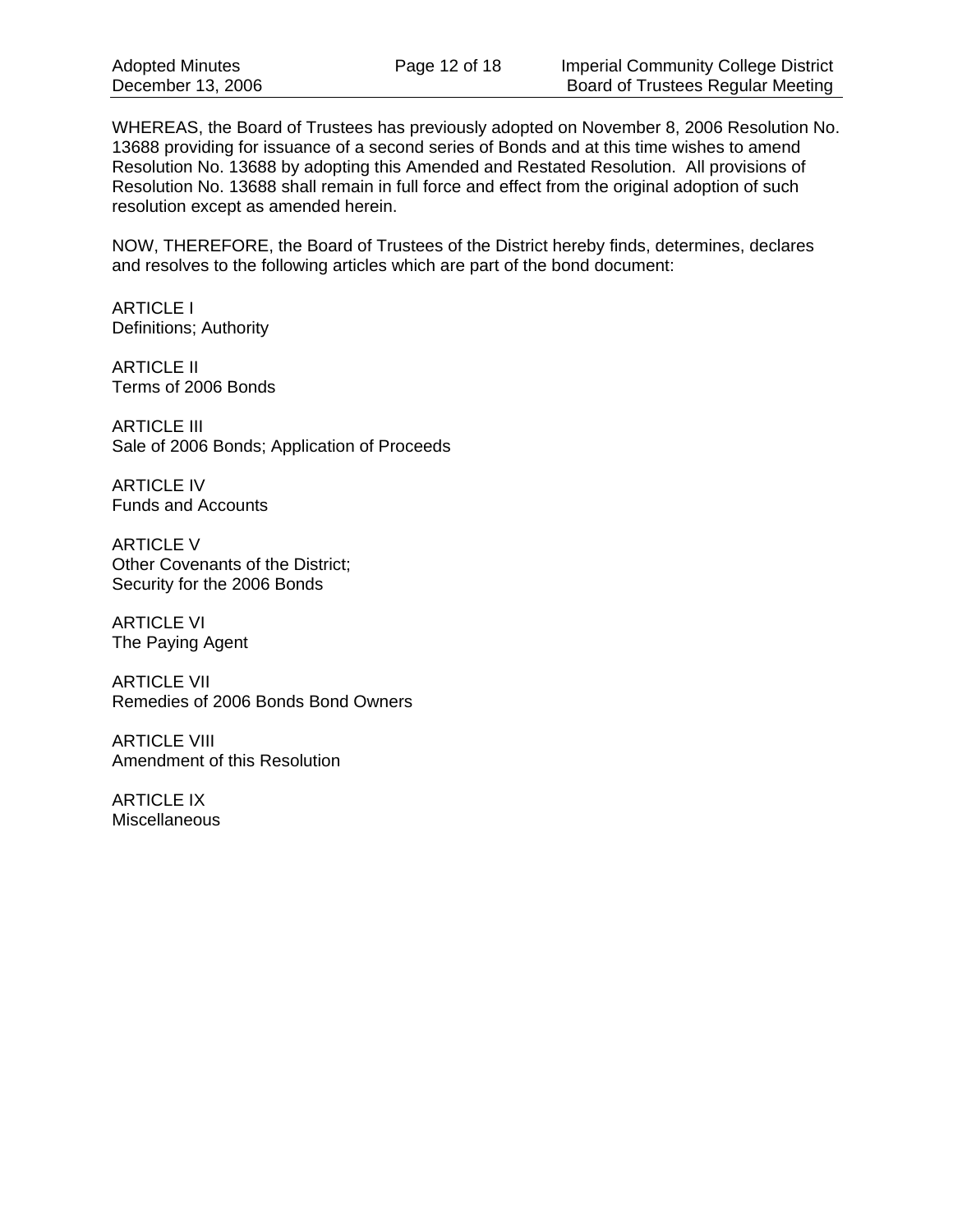# **CONSENT AGENDA – EDUCATIONAL SERVICES**

**M/S/C Cardenas/Ramirez and the Board approved the resolution with the following changes.** 

**Page 4, Item 7, Line out from 46% to the end of the sentence. Page 29. Business Services organizational chart should indicate that the purchasing/warehouse is to report directly to the VP of Business Services.** 

## **Resolution No. 13720: Certification of the Institutional Self Study Report for Accreditation:**

WHEREAS the Imperial Valley College Institutional Self Study Report for Accreditation is being submitted to the Accrediting Commission for Community and Junior Colleges, Western Association of Schools and Colleges for the purpose of assisting in determination of our institution's accreditation status; and

WHEREAS Imperial Valley College certifies that there was broad participation by the campus community, and we believe the Self Study Report accurately reflects the nature and substance of this institution;

BE IT NOW RESOLVED that the Board commends everyone that contributed to the Self Study Report, and approved the submission of this Report.

# **CLOSED SESSION M/S/C Ramirez/Cardenas to go into CLOSED SESSION at 7:57 p.m.**

- 1. NEGOTIATIONS UNDER THE EDUCATIONAL EMPLOYMENT RELATIONS ACT Conference with District Negotiators RE: Direction for Negotiations
- 2. PUBLIC EMPLOYEE(S) DISCIPLINE/DISMISSAL/RELEASE

# **OPEN SESSION**

# **M/S/C Cardenas/Ramirez to reconvene and continue to OPEN SESSION at 8:47 p.m.**

Board President Medina stated that information was received during closed session and direction was given to negotiators and administrators.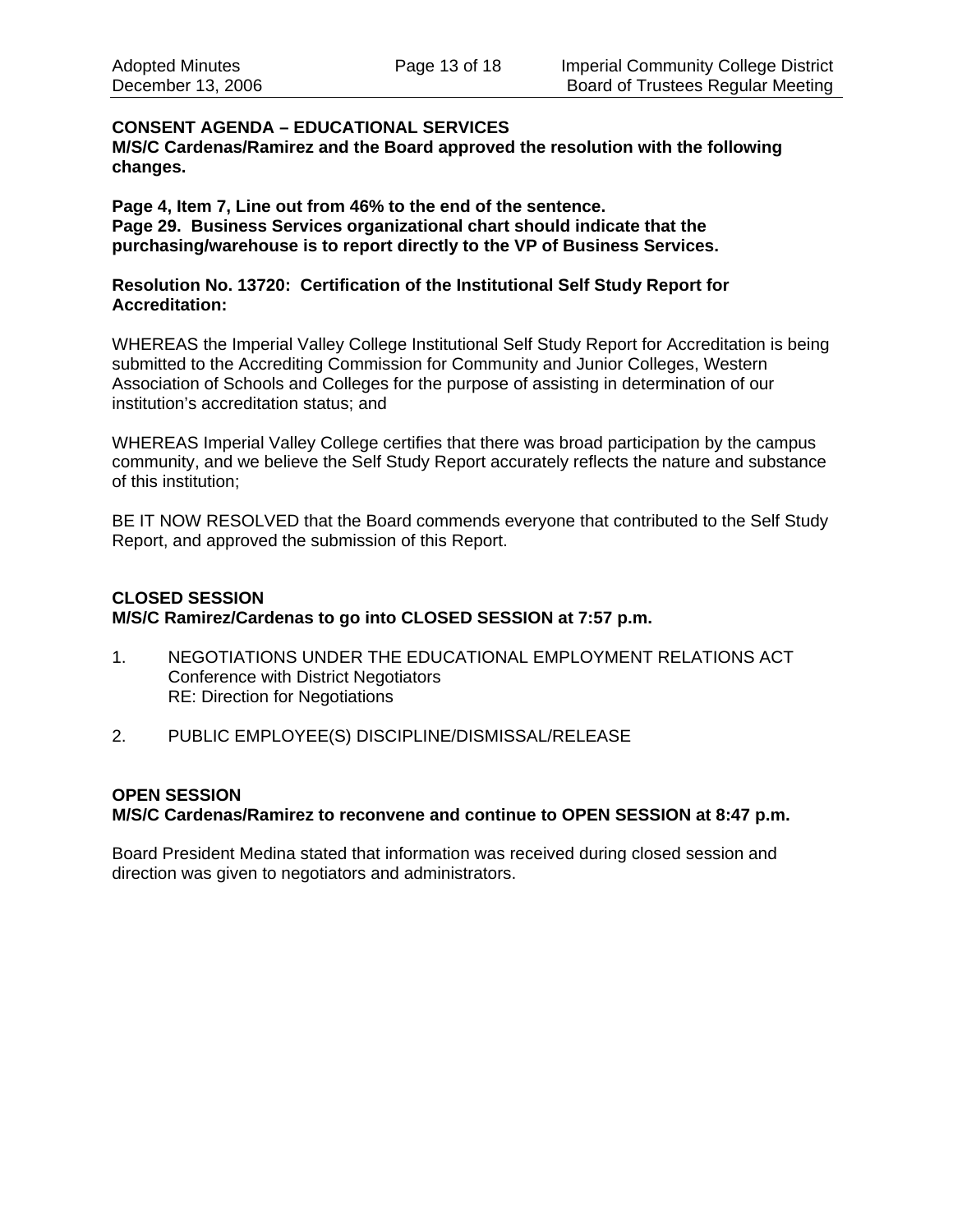#### **CONSENT AGENDA - HUMAN RESOURCES**

Items pulled for discussion were XII.7 Resolution No. 13727 and X11.8 Resolution No. 13728.

#### **M/S/C Cardenas/Wong Resolution No. 13721: Classified Resignation**

BE IT RESOLVED that the resignation of the following classified employee be accepted as of the date indicated:

| <b>Name</b>      | Position  | Department                 | Funding         | Range | Effective        |
|------------------|-----------|----------------------------|-----------------|-------|------------------|
| Ceballos,<br>Ada | Custodian | Maintenance/<br>Operations | <b>District</b> | 8-8   | January 12, 2007 |

## **M/S/C Cardenas/Wong Resolution No. 13722: Employment of Academic Personnel**

BE IT RESOLVED that the following academic personnel be employed for the Spring 2007 Semester on a temporary contract basis, pending medical and background clearance:

| NAME           | CLASSIFICATION/STEP                                                                      | <b>ASSIGNMENT</b>         |
|----------------|------------------------------------------------------------------------------------------|---------------------------|
| Morales, Marco | Appropriate Classification and Step<br>Contingent Upon Verification of<br><b>Records</b> | <b>Welding Instructor</b> |

## **M/S/C Cardenas/Wong Resolution No. 13723: Academic Winter Intersession Employment**

BE IT RESOLVED that the Board approves the following personnel to be employed for the 2007 Winter Intersession at a salary computed in accordance with Resolution No. 13257. Employment is contingent upon sufficient enrollment.

| Alcohol & Drug Studies/Sociology<br>Agee, John<br><b>Mathematics</b><br>Archuleta, Joe<br><b>Physical Education</b><br>Aye, Tyson<br>Bemis, Roberta<br>English<br>Biley, Patti<br>English as a Second Language<br>Blek, Craig<br>Economics<br>Byrd, Krista<br>Psychology/Sociology<br><b>Mathematics</b><br>Castrapel, Rick<br>Coronel, Maria<br>Spanish<br>Craven, Julie<br>English as a Second Language<br>Cypher, Jackilyn<br>Emergency Medical Technician Paramedic/<br><b>Vocational Nursing</b><br>David, Samuel<br>Biology<br>Music<br>Decker, Van<br>Deyo, Jeffrey<br><b>Health Education/Physical Education</b><br>Dorantes, Kathleen<br>English<br>Drury, David<br><b>Health Education/Physical Education</b><br>Fisher, James<br>Chemistry | <b>NAME</b>     | <b>ASSIGNMENT</b>         |
|-------------------------------------------------------------------------------------------------------------------------------------------------------------------------------------------------------------------------------------------------------------------------------------------------------------------------------------------------------------------------------------------------------------------------------------------------------------------------------------------------------------------------------------------------------------------------------------------------------------------------------------------------------------------------------------------------------------------------------------------------------|-----------------|---------------------------|
|                                                                                                                                                                                                                                                                                                                                                                                                                                                                                                                                                                                                                                                                                                                                                       |                 |                           |
|                                                                                                                                                                                                                                                                                                                                                                                                                                                                                                                                                                                                                                                                                                                                                       |                 |                           |
|                                                                                                                                                                                                                                                                                                                                                                                                                                                                                                                                                                                                                                                                                                                                                       |                 |                           |
|                                                                                                                                                                                                                                                                                                                                                                                                                                                                                                                                                                                                                                                                                                                                                       |                 |                           |
|                                                                                                                                                                                                                                                                                                                                                                                                                                                                                                                                                                                                                                                                                                                                                       |                 |                           |
|                                                                                                                                                                                                                                                                                                                                                                                                                                                                                                                                                                                                                                                                                                                                                       |                 |                           |
|                                                                                                                                                                                                                                                                                                                                                                                                                                                                                                                                                                                                                                                                                                                                                       |                 |                           |
|                                                                                                                                                                                                                                                                                                                                                                                                                                                                                                                                                                                                                                                                                                                                                       |                 |                           |
|                                                                                                                                                                                                                                                                                                                                                                                                                                                                                                                                                                                                                                                                                                                                                       |                 |                           |
|                                                                                                                                                                                                                                                                                                                                                                                                                                                                                                                                                                                                                                                                                                                                                       |                 |                           |
|                                                                                                                                                                                                                                                                                                                                                                                                                                                                                                                                                                                                                                                                                                                                                       |                 |                           |
|                                                                                                                                                                                                                                                                                                                                                                                                                                                                                                                                                                                                                                                                                                                                                       |                 |                           |
|                                                                                                                                                                                                                                                                                                                                                                                                                                                                                                                                                                                                                                                                                                                                                       |                 |                           |
|                                                                                                                                                                                                                                                                                                                                                                                                                                                                                                                                                                                                                                                                                                                                                       |                 |                           |
|                                                                                                                                                                                                                                                                                                                                                                                                                                                                                                                                                                                                                                                                                                                                                       |                 |                           |
|                                                                                                                                                                                                                                                                                                                                                                                                                                                                                                                                                                                                                                                                                                                                                       |                 |                           |
|                                                                                                                                                                                                                                                                                                                                                                                                                                                                                                                                                                                                                                                                                                                                                       |                 |                           |
|                                                                                                                                                                                                                                                                                                                                                                                                                                                                                                                                                                                                                                                                                                                                                       |                 |                           |
|                                                                                                                                                                                                                                                                                                                                                                                                                                                                                                                                                                                                                                                                                                                                                       | Fristrup, Carey | <b>Physical Education</b> |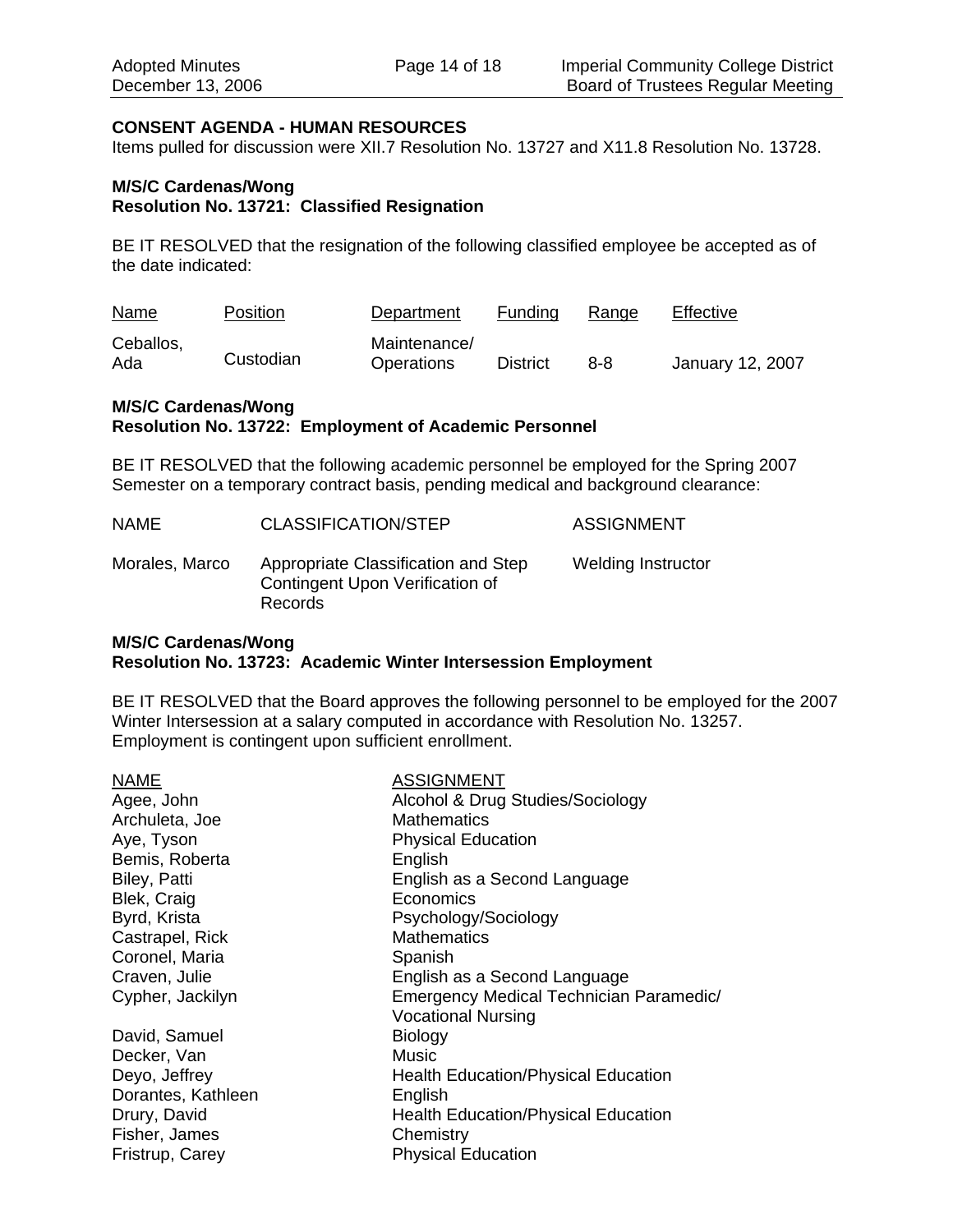Gage-Mosher, Ronald Psychology Gilision, Daniel **Biology** Gretz, Suzanne History Guzman, Cesar Spanish Hansink, Todd Business/Economics Hegarty, Carol **Art** Heumann, Michael **English** Jepson, Rosalba Biology Kelly, Nannette **Art** Lay, Nancy English Lehtonen, Eric Mathematics Leon, Allyn **Mathematics** Lofgren, Mary **Psychology** Lopez, Jose **Auto Technology** McClain, John **English** McCormick, John English/Health Education McNeece, Brian English Marcuson, Bruce **Administration of Justice** Marty, Kevin **Geology** Mason, Charles **American Sign Language** Meek, Alfred Nursing Morales, Marco Welding Morrell, Thomas Biology Norris, Terry **English** Page, Bruce Speech Patterson, James Speech Pollock, Diedre Nursing Pradis, Ricardo Auto Technology Rapp, Frank English Riesberg, Curt **English** Ruiz, Angelica Business Ruiz, Jose Spanish Sanchez-Dominguez, Romano Spanish Seivertson, Bruce Geography Shokoufi, Mardjan Mathematics Thomas, Todd Mathematics Tucker, Jill **Tucker**, Jill **Physical Education** 

Lavery, Russell **Astronomy/Physical Science** Martinez, Andres Computer Information Systems Martini, Donald English as a Second Language Mecate, James **Health Education/Physical Education** Miller, Fonda Child, Family & Consumer Science Miranda, Frank **Air Conditioning & Refrigeration** Paine, Thomas **Computer Information Systems** Pfister, Toni **Health Education/Physical Education** Ross, Stanley English as a Second Language Scheuerell, Edward English as a Second Language Sheppard, David Child, Family & Consumer Science Simpson, Scott English as a Second Language Staton, Mary **Alcohol & Drug Studies/Psychology** Stevens, Michelle **Agriculture/Environmental Science/Biology** Thoresen, Josefina English as a Second Language Unangst, Helen Child, Family & Consumer Science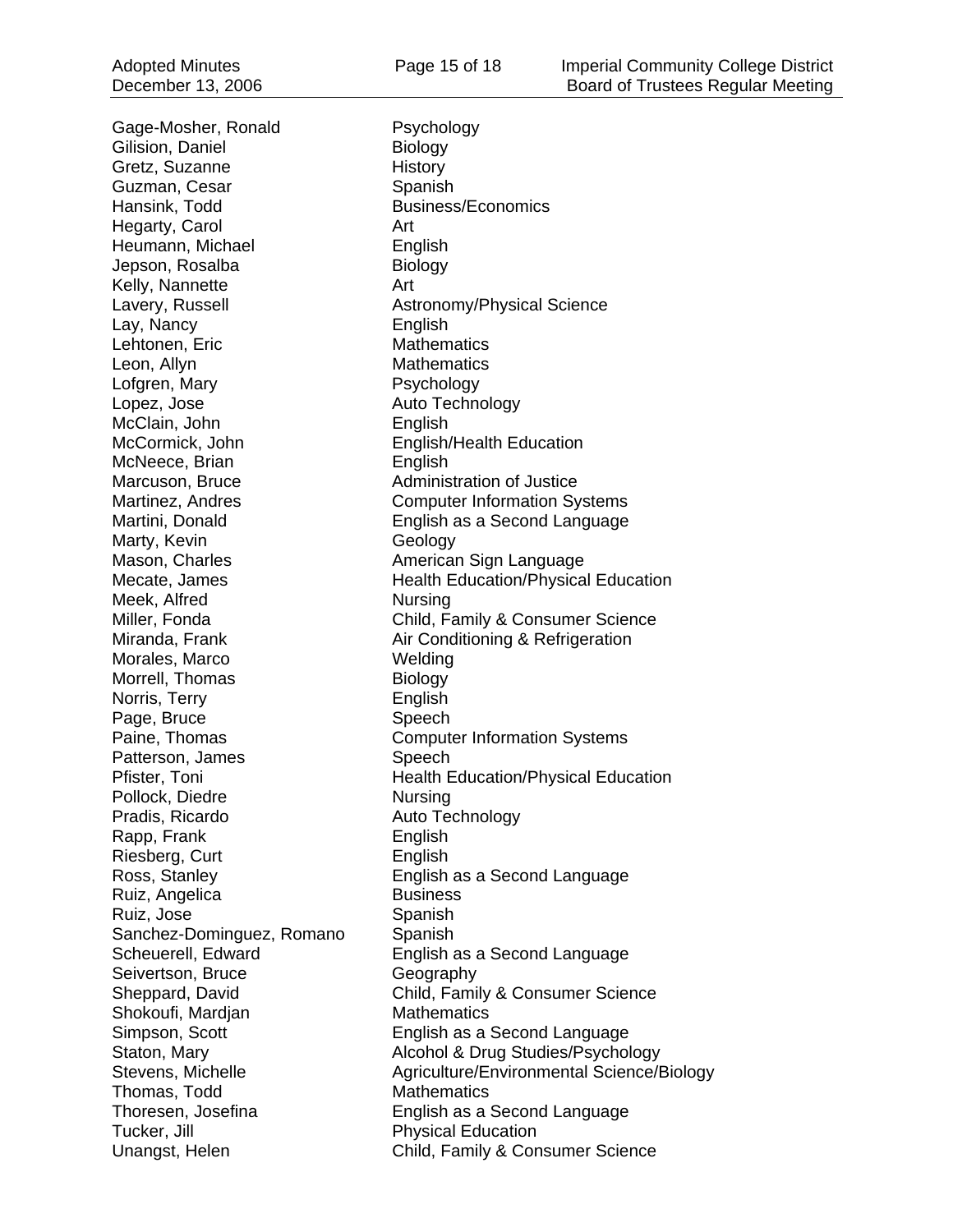Velasquez, Jose Building Construction Voldman, Aleksandr Mathematics Wainwright, Mary-Jo History White, Kevin **Political Science** Zhao, Lianna Biology Zielinski, David **English** 

#### **M/S/C Cardenas/Wong Resolution No. 13724: Per Session Winter Intersession Employment**

BE IT RESOLVED that the following personnel be employed during the 2007 Winter Intersession, as credentialed, at the hourly rate provided for in Resolution No. 13678. Employment is contingent upon verification of records, credentials, finger print clearance and sufficient enrollment, or whether the class is essential to a full-time instructor's load:

Agundez, Rebecca Nursing Alvarez, Sotero **Math** Canez, Carlos **Math** Carson, Randall **English** Castillo, Kelly **Math** Cozzani, Alejandro Math Estrada, Jorge **Art** Fisher, Raenelle History Freitas, Linda **Art** Garay, Jeronimo Math Garcia, Ana **Physical Education** Hernandez, Oscar **Math** Hernandez, Porfirio **Math** Khan, John Art Knapp, Leslie **Admin of Justice** Lerno, Jill **Drawing Communist Physical Education** Lewenstein, Jay **English** Lopez, Monique **Political Science** Mendez, Hugo **Auto Body** Monge, Antonio **Admin of Justice** Nippins, Fred Fire Science Olmedo, Jose Art Palacio, John Physical Education Perez, Jose Auto Body Rhoades, Robert Math Sanchez, Gerardo Health Education Varela, Ruben Math

## NAME POSSIBLE ASSIGNMENT

Berker, Enola **Allied Health Profession** Gonzalez, Adrian **Computer Information Systems** Leon, Azucena Computer Information Systems Quartermus, Lillian **American Sign Language** Sullivan, Terrie **Allied Health Profession** Vasquez, Melisa Computer Information Systems Viloria, Vicky **Business/Computer Information Systems**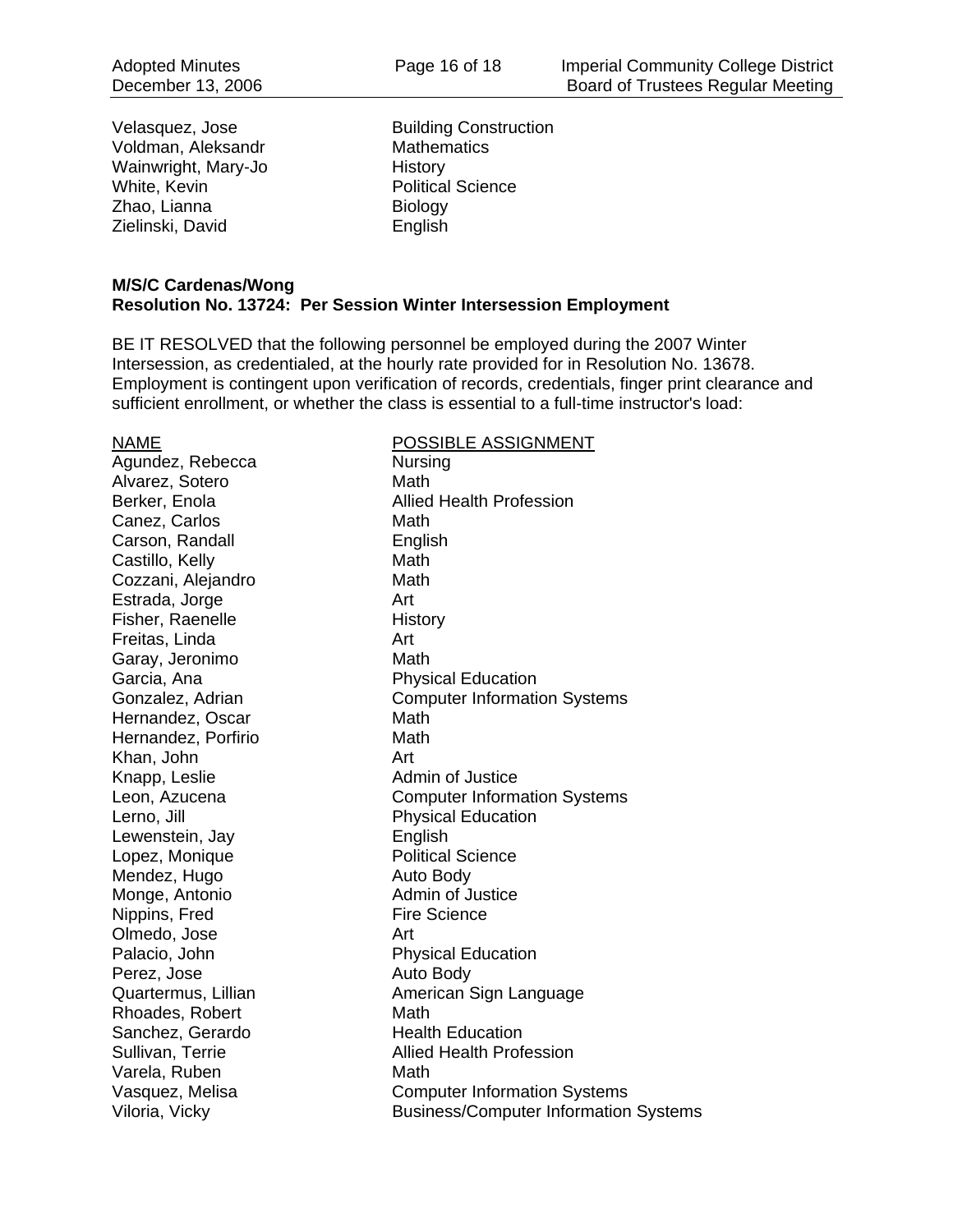#### **M/S/C Cardenas/Wong Resolution No. 13725: Employment of Classified Personnel**

BE IT RESOLVED that the following individual be employed in the classified service as indicated.

| <b>NAME</b>        | <b>POSITION</b>                           | DEPT.       | <b>FUNDING</b> | <b>RANGE</b> | <b>EFFECTIVE</b> |
|--------------------|-------------------------------------------|-------------|----------------|--------------|------------------|
| Reyes,<br>Estrella | Instructional<br><b>Support Assistant</b> | Instruction | District       | $10 - 1$     | 12/06/06         |

# **M/S/C Cardenas/Wong Resolution No. 13726: Administrative Contract for Vice President of Business Services**

BE IT RESOLVED that the Board approves an administrative contract for the Interim Vice President for Business Services, Richard P. Fragale, effective November 21, 2006.

FISCAL IMPACT STATEMENT: The fiscal impact to the District is \$5,900.

#### **M/S/C Ramirez/Long Resolution No. 13727: Extended Leave of Absence**

Discussion. Motion by Trustee Galindo to amend the resolution to approve the extended leave with medical benefits. There was no second and the motion died for lack of a second.

Motion by Trustee Ramirez to have the resolution read: Denies. Second by Trustee Long. Opposed Trustee Galindo.

BE IT RESOLVED that the Board denies an Extended Leave of Absence for Wayne T. Wright, Micro-computer Media Technician, effective November 8, 2006 through March 11, 2007.

## **M/S/C Cardenas/Wong Resolution No. 13728: Leave of Absence**

Discussion. Motion by Trustee Cardenas to approve the resolution. Second by Trustee Wong. Moved unanimously.

BE IT RESOLVED that the Board approves a Leave of Absence for Cathy Zazueta, Assistant Librarian, effective January 2, 2007 through June 30, 2007.